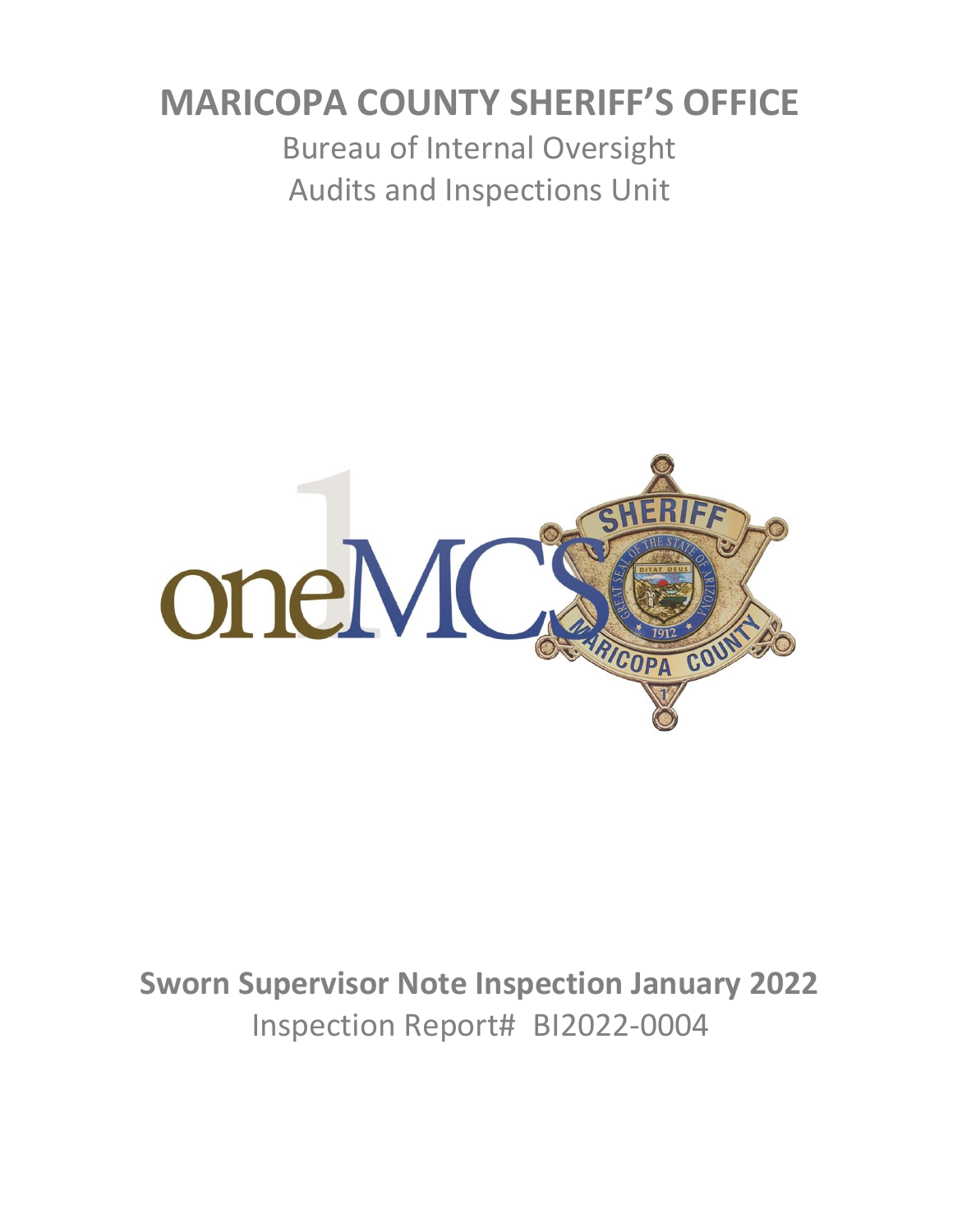The Audits and Inspections Unit (AIU) of the Sheriff's Office Bureau of Internal Oversight (BIO) will conduct monthly inspections of Supervisory Note entries to determine if these entries are in compliance with Office policies and to help promote proper supervision. To achieve this, inspectors will utilize the IAPro System and a sample of employees selected by the monitors from each district/division for review. These entries will be uniformly inspected utilizing a matrix developed by the Audits and Inspections Unit in accordance with the procedures outlined in policies, EA-11, GB-2, GH-5, and GJ-35.

### **Compliance Objectives:**

Utilizing the Supervisor Note Inspection Matrix, review each selected sworn employee's EIS information to ensure they received the following during January 2022:

- Ensure the supervisor completed a minimum of two Supervisor Note entries
- Ensure the supervisor completed one performance-based entry
- Ensure the supervisor conducted two reviews of EIS data
- Ensure the supervisor conducted a monthly review of Body-Worn Camera footage of two traffic stops if Sworn Employee made any stops during the review period

### **Criteria:**

MCSO Policy EA-11, *Arrest Procedures* MCSO Policy GB-2, *Command Responsibility* MCSO Policy GH-5, *Early Identification System* MCSO Policy GJ-35, *Body-Worn Cameras*

### **Conditions:**

MCSO's assigned Court Monitors provided a sample of one patrol squad from each Patrol Division for the month of January 2022 Supervisory Note Review. The Supervisor Notes of the assigned patrol roster are reviewed, including the selected sworn employee's chain of command. AIU reviewed the completed Supervisor Notes of 31 deputies, 6 sergeants, 6 lieutenants, and 6 captains. (Note: completion of a Supervisory Note inspection is dependent on when the AIU receives the sample from the Court Monitors). A review of the IAPro records revealed that, of the 49 sworn employees' records reviewed for Supervisor Note entries submitted during the month of January, 42 sworn employees received entries in full compliance with MCSO Policies.

MCSO achieved a compliance rate of 95.73% in the Sworn Supervisor Note inspection for January 2022, as illustrated in the graph below: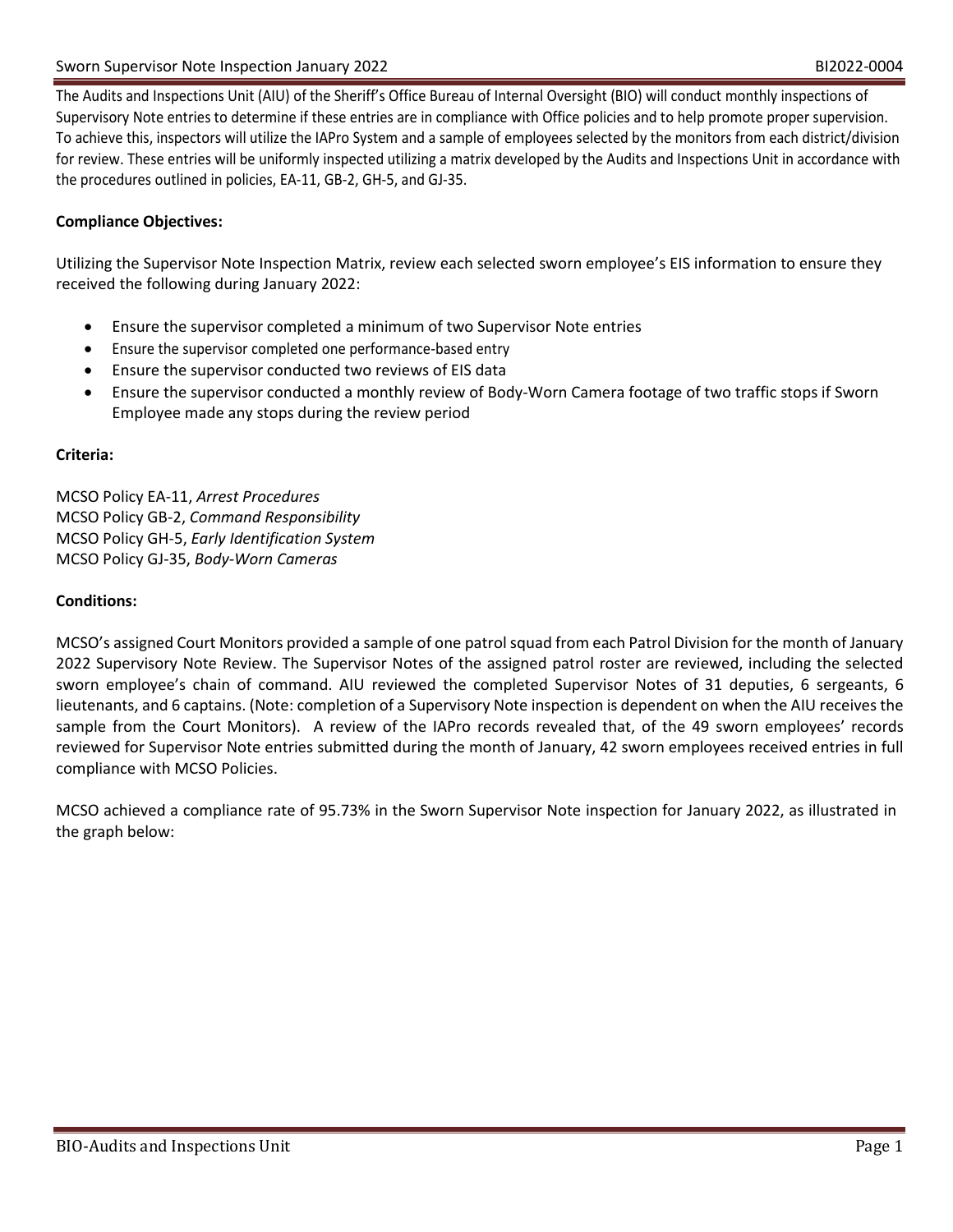

Results of the Review of the Supervisor Note entries:

| <b>Inspection Element</b>                                                                                                                                                                                                                                   | Not In<br>Compliance | <b>In</b><br>Compliance | <b>Total</b><br>Inspected | <b>Compliance Rate</b> |
|-------------------------------------------------------------------------------------------------------------------------------------------------------------------------------------------------------------------------------------------------------------|----------------------|-------------------------|---------------------------|------------------------|
| Sworn Employee received at least two Supervisor<br>Notes during the month                                                                                                                                                                                   | $\Omega$             | 49                      | 49                        | 100%                   |
| At least One Supervisor Note entry is of sufficient<br>quality to facilitate the preparation of an<br>accurate and detailed performance review and<br>reflects the sworn employee's positive traits and<br>accomplishments and any observed<br>shortcomings | $\Omega$             | 49                      | 49                        | 100%                   |
| Twice per month, supervisors review Sworn<br>subordinates' EIS information for the purpose of<br>identifying and responding to any conduct<br>patterns or concerns                                                                                          | $\overline{7}$       | 42                      | 49                        | 85.71%                 |
| Supervisor Note lacks documentation of review<br>of two Body-Cam videos (NOTE: Not all sworn<br>employees will make traffic stops during the<br>review period)                                                                                              | $\Omega$             | 17                      | 17                        | 100%                   |
| <b>Overall Compliance with inspection</b><br>requirements                                                                                                                                                                                                   | 7                    | 157                     | 164                       | 95.73%                 |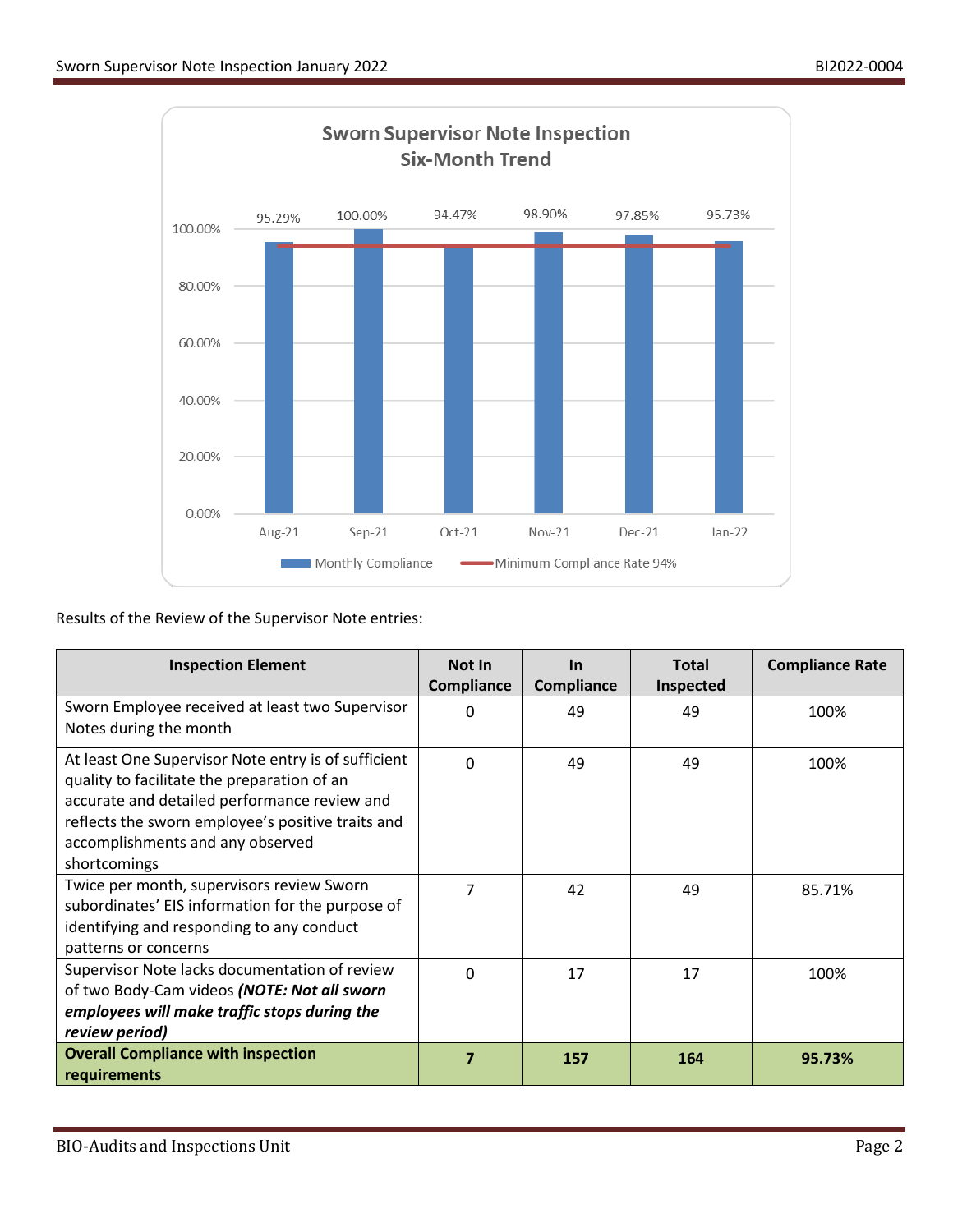The following deficiencies were identified during the inspection process.

### Dist. 1 (1 BIO Action Form)

| <b>District</b>                                                                     | <b>Employee Notes Inspected</b> | <b>Responsible Supervisor</b> | <b>Responsible Commander</b> |  |  |
|-------------------------------------------------------------------------------------|---------------------------------|-------------------------------|------------------------------|--|--|
| Dist. 1                                                                             | Deputy                          | Sergeant                      | Captain                      |  |  |
| <b>Deficiency</b>                                                                   |                                 |                               |                              |  |  |
| Supervisor Notes lacked documentation of two monthly EIS reviews. Policy GB-2.7.B.4 |                                 |                               |                              |  |  |

## Dist. 2 (1 BIO Action Form)

| <b>District</b>                                                                     | <b>Employee Notes Inspected</b>                                                     | <b>Responsible Supervisor</b> | <b>Responsible Commander</b> |  |  |  |
|-------------------------------------------------------------------------------------|-------------------------------------------------------------------------------------|-------------------------------|------------------------------|--|--|--|
| Dist. 2                                                                             | Deputy                                                                              | Sergeant                      | Captain                      |  |  |  |
| <b>Deficiency</b>                                                                   |                                                                                     |                               |                              |  |  |  |
| Supervisor Notes lacked documentation of two monthly EIS reviews. Policy GB-2.7.B.4 |                                                                                     |                               |                              |  |  |  |
| <b>Inspector Notes:</b>                                                             |                                                                                     |                               |                              |  |  |  |
| $\bullet$                                                                           | One of two EIS reviews were completed                                               |                               |                              |  |  |  |
| <b>District</b>                                                                     | <b>Employee Notes Inspected</b>                                                     | <b>Responsible Supervisor</b> | <b>Responsible Commander</b> |  |  |  |
| Dist. 2                                                                             | Deputy                                                                              | Sergeant                      | Captain                      |  |  |  |
| Deficiency                                                                          |                                                                                     |                               |                              |  |  |  |
|                                                                                     | Supervisor Notes lacked documentation of two monthly EIS reviews. Policy GB-2.7.B.4 |                               |                              |  |  |  |
| <b>Inspector Notes:</b>                                                             |                                                                                     |                               |                              |  |  |  |
|                                                                                     | One of two EIS reviews were completed                                               |                               |                              |  |  |  |
| <b>District</b>                                                                     | <b>Employee Notes Inspected</b>                                                     | <b>Responsible Supervisor</b> | <b>Responsible Commander</b> |  |  |  |
| Dist. 2                                                                             | Deputy                                                                              | Sergeant                      | Captain                      |  |  |  |
|                                                                                     |                                                                                     | <b>Deficiency</b>             |                              |  |  |  |
|                                                                                     | Supervisor Notes lacked documentation of two monthly EIS reviews. Policy GB-2.7.B.4 |                               |                              |  |  |  |
| <b>Inspector Notes:</b>                                                             |                                                                                     |                               |                              |  |  |  |
| One of two EIS reviews were completed                                               |                                                                                     |                               |                              |  |  |  |
|                                                                                     |                                                                                     |                               |                              |  |  |  |
| <b>District</b>                                                                     | <b>Employee Notes Inspected</b>                                                     | <b>Responsible Supervisor</b> | <b>Responsible Commander</b> |  |  |  |
| Dist. 2                                                                             | Deputy                                                                              | Sergeant                      | Captain                      |  |  |  |
|                                                                                     |                                                                                     | <b>Deficiency</b>             |                              |  |  |  |
|                                                                                     | Supervisor Notes lacked documentation of two monthly EIS reviews. Policy GB-2.7.B.4 |                               |                              |  |  |  |
| <b>Inspector Notes:</b>                                                             |                                                                                     |                               |                              |  |  |  |
|                                                                                     | One of two EIS reviews were completed                                               |                               |                              |  |  |  |
| <b>District</b>                                                                     | <b>Employee Notes Inspected</b>                                                     | <b>Responsible Supervisor</b> | <b>Responsible Commander</b> |  |  |  |
| Dist. 2                                                                             | Deputy                                                                              | Sergeant                      | Captain                      |  |  |  |
|                                                                                     |                                                                                     | <b>Deficiency</b>             |                              |  |  |  |
|                                                                                     | Supervisor Notes lacked documentation of two monthly EIS reviews. Policy GB-2.7.B.4 |                               |                              |  |  |  |
| <b>Inspector Notes:</b>                                                             |                                                                                     |                               |                              |  |  |  |
| $\bullet$                                                                           | One of two EIS reviews were completed                                               |                               |                              |  |  |  |
| <b>District</b>                                                                     | <b>Employee Notes Inspected</b>                                                     | <b>Responsible Supervisor</b> | <b>Responsible Commander</b> |  |  |  |
| Dist. 2                                                                             | Deputy                                                                              | Sergeant                      | Captain                      |  |  |  |
|                                                                                     |                                                                                     | Deficiency                    |                              |  |  |  |
|                                                                                     | Supervisor Notes lacked documentation of two monthly EIS reviews. Policy GB-2.7.B.4 |                               |                              |  |  |  |
| <b>Inspector Notes:</b>                                                             | One of two EIS reviews were completed                                               |                               |                              |  |  |  |